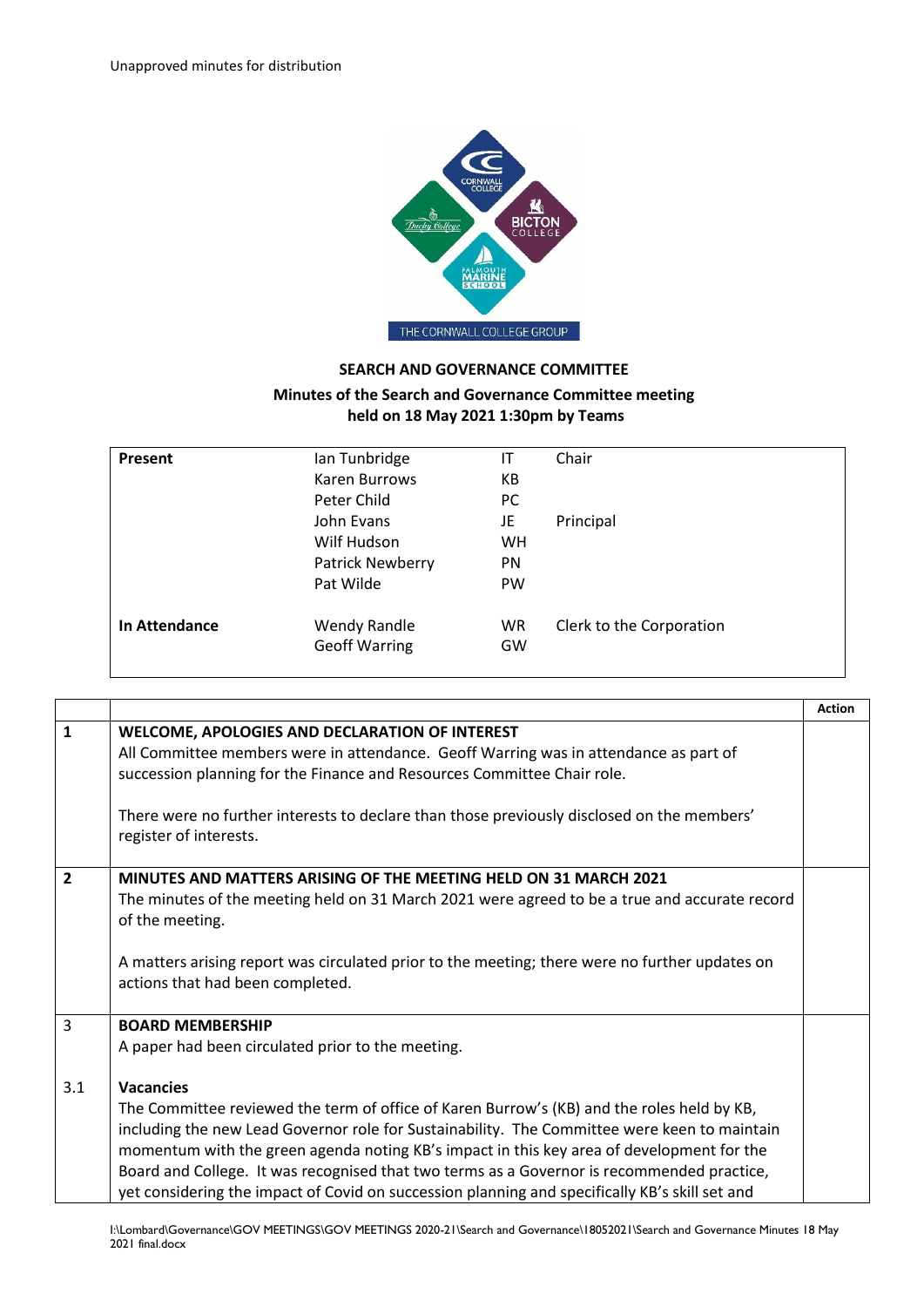|          | strong links with the major developments on the green agenda, the Committee agreed to<br>propose to the Board the extension of KB's term of office for a period of two years.                                                                                                                                                                                                                                                                                                                                                                                                                                                                                                                                                                                                   | IT/WR           |
|----------|---------------------------------------------------------------------------------------------------------------------------------------------------------------------------------------------------------------------------------------------------------------------------------------------------------------------------------------------------------------------------------------------------------------------------------------------------------------------------------------------------------------------------------------------------------------------------------------------------------------------------------------------------------------------------------------------------------------------------------------------------------------------------------|-----------------|
|          | After a lengthy discussion the Committee agreed it would be desirable for future Board<br>appointments to demonstrate skills, experience and linkages in this area, or that the College<br>could develop further partnerships, proposing the need for a green advisory Board. WH and KB<br>agreed to explore the potential for a high profile person to champion this area and the raise the<br>profile of the College.                                                                                                                                                                                                                                                                                                                                                         |                 |
| 3.2      | <b>Committee membership</b><br>The Committees reflected on the current Committee membership and succession planning for<br>these Committees. The Committee were assured that the C&Q Committee remains strong, with<br>no further skills or succession planning required.                                                                                                                                                                                                                                                                                                                                                                                                                                                                                                       |                 |
|          | After discussion it was agreed that the Board will require future appointments with skills and<br>experience in finance, project management, business development skills and links with industry<br>in the private/ commercial world other than agricultural. The Committee recognised the need to<br>take action to strengthen diversity of thinking on the Board, after further discussion it was<br>agreed that an E, D and I task and finish group be created to explore next steps. The Director of<br>Governance was asked to prepare an advert to attract an individual with finance skills and links<br>to local industries, with applications encouraged to increase diversity of thinking on the Board.<br>Applications to be reviewed at the next Committee meeting. | PW<br><b>WR</b> |
|          | The Committee agreed to make the following recommendations to Board:<br>- that that the HE Committee Chair join the Remuneration Committee to achieve consistency of<br>Chair membership.<br>- that the Board approve the Committee membership for the next academic year, 2021/22.                                                                                                                                                                                                                                                                                                                                                                                                                                                                                             | WR/IT           |
| 3.3      | <b>Staff Governor recruitment</b><br>Having approved the staff election procedure at the last Board meeting, the Committee<br>requesting the D of G liaise with the HR Director to promote the upcoming staff governor<br>vacancies.                                                                                                                                                                                                                                                                                                                                                                                                                                                                                                                                            |                 |
| 4<br>4.1 | <b>GOVERNANCE ACTIONS PLANS (GAP)</b><br>Review the outstanding actions and closure of current plan<br>The Board have made good progress on the GAP actions. The Committee discussed the amber<br>rated action of increasing Governors on to the College campuses. After discussion it was agreed<br>that visits will be mapped to identify gaps, with a more formal approach taken for the next<br>academic year with the introduction of a schedule linked to priorities to achieve a more co-<br>ordinated approach. The Committee agreed that actions not completed by the end of the<br>academic year will be added into the GAP for 2021/22.                                                                                                                              |                 |
| 4.2      | <b>New Governance Action Plan 2021/22</b><br>The draft GAP for 2021/22 had been circulated prior to the meeting. This will encompass<br>outstanding actions from 2020/21 and be shared with the Board.                                                                                                                                                                                                                                                                                                                                                                                                                                                                                                                                                                          |                 |
| 4.3      | <b>Board KPIs timescales</b><br>The Committee considered the KPIs agreed in December and the proposal to implement KPIs<br>earlier in the academic year to ensure sufficient time to make progress. The Committee agreed<br>to propose the Board continue with the 2020/21 KPIs for 2021/22                                                                                                                                                                                                                                                                                                                                                                                                                                                                                     |                 |